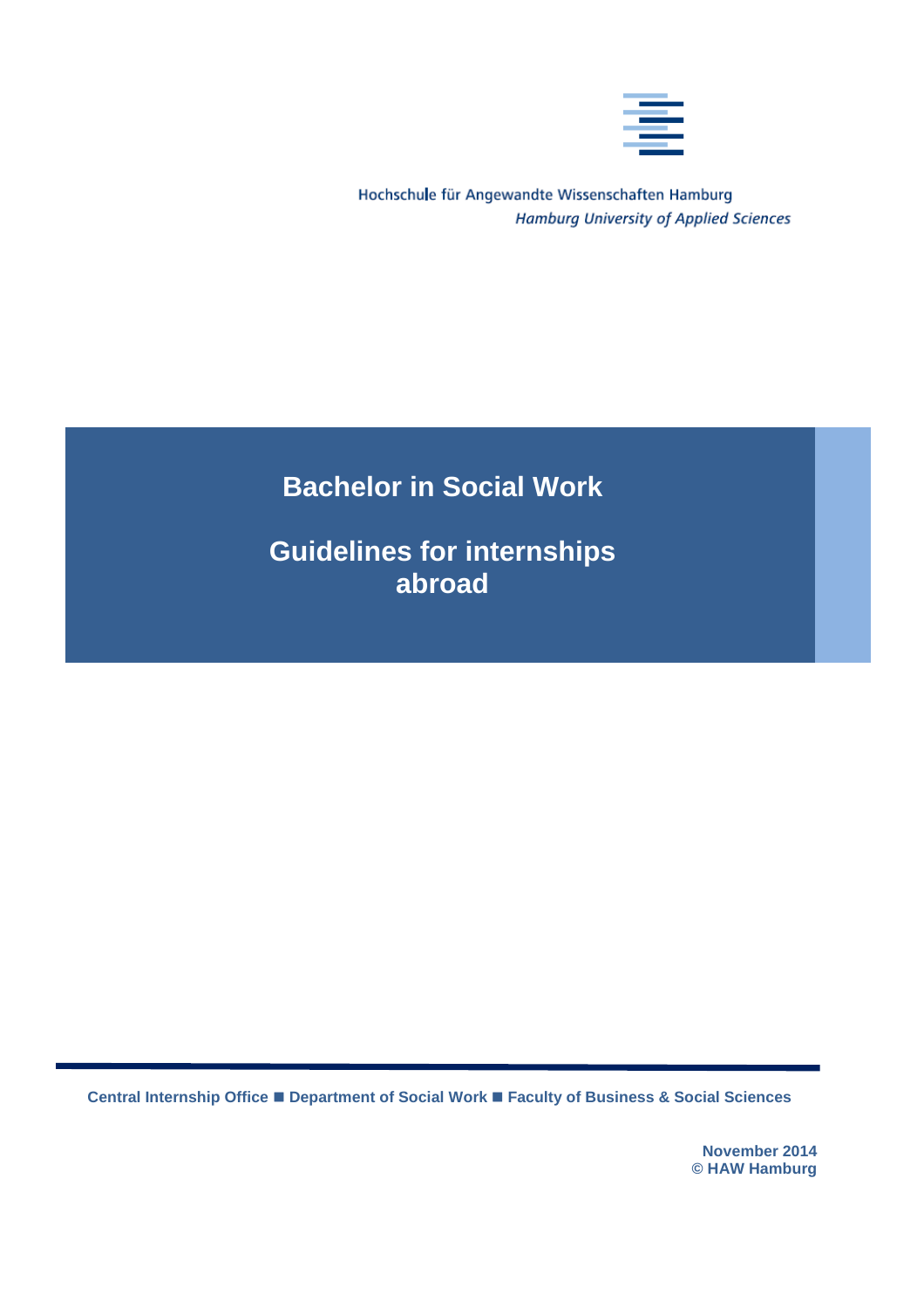# **Contents**

# **Page**

| <b>Foreword</b>                                         | $\overline{2}$ |
|---------------------------------------------------------|----------------|
| I. Hamburg University of Applied Sciences (HAW Hamburg) | 3              |
| II. Social work at HAW Hamburg                          | 3              |
| III. Central Internship Office                          | 3              |
| IV. Internship - objectives and structure               | 4              |
| V. Internship – admission/approval                      | 5              |
| VI. Internship - supervision                            | 5              |
| VII. Internship $-$ assessment                          | 5              |
| VIII. Internship - behaviour in the event of special    |                |
| <b>incidents</b>                                        | 5              |
| IX. Proposal for the content of an assessment           |                |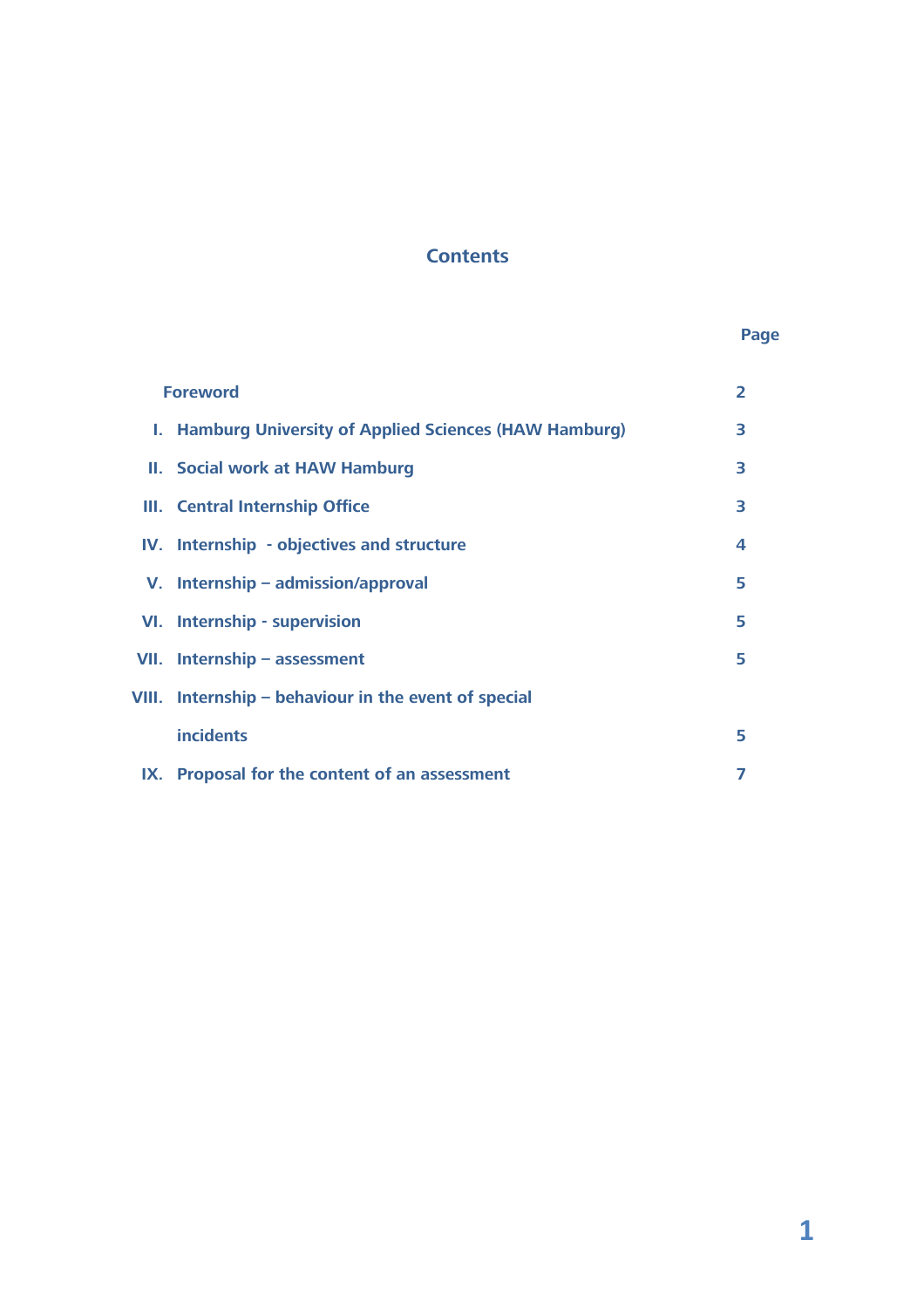#### **Foreword**

Thank you for your interest in taking on students of HAW Hamburg into your institution as interns.

The objective of these guidelines is to explain to you our general conditions for an internship.

In the first section, we would like to inform you briefly about Hamburg University of Applied Sciences and present to you the principles of the Social Work studies. We also present to you the Central Internship Office and its principal staff.

Subsequently we present key information on the content and form of the internship to be performed.

We hope we have thus provided you with all the important information for an internship. Should you have any questions that are not answered in these guidelines, feel free to contact us.

Contact: Faculty of Business and Social Sciences Department of Social Work Central Internship Office Alexanderstrasse 1 20099 Hamburg Germany

#### **Technical management – Henriette Schüppler**

| Telephone: | $(+49 40)$ 42875 - 7033            |
|------------|------------------------------------|
| Fax:       | $(+ 49 40)$ 42875 - 7009           |
| E-mail:    | Henriette.Schüppler@haw-hamburg.de |

#### **Administration - Dorothea Renger**

| Telephone: |  | (+49 40) 42875 - 7035 |                                |  |
|------------|--|-----------------------|--------------------------------|--|
| Fax:       |  |                       | $(+ 49 40)$ 427 976 346        |  |
| E-mail:    |  |                       | Dorothea.Renger@haw-hamburg.de |  |

Centre for Practical Development – Central Internship Office ZEPRA: [http://www.zepra-hamburg.de](http://www.zepra-hamburg.de/)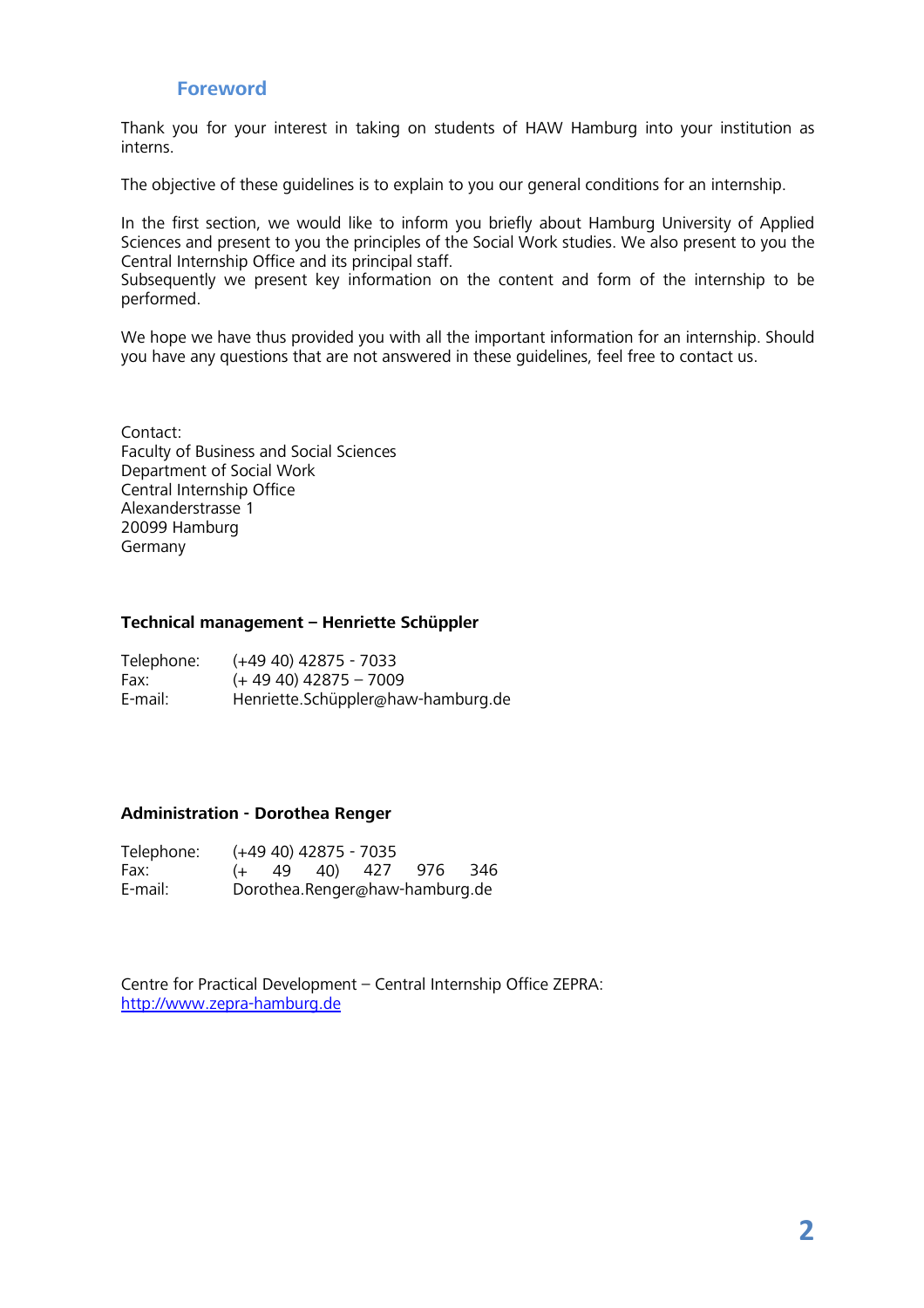# **I Hamburg University of Applied Sciences**

Hamburg University of Applied Sciences (HAW Hamburg) is Hamburg's second-largest university and with its marked practical orientation is a committed partner of business, politics, culture and society. It is also active in many fields of development of the Free and Hanseatic City of Hamburg and the metropolitan region. The study programmes, all with a Bachelor and / or Master's degree according to international standards and with triedand-tested practical sections, offer a high-quality education. HAW Hamburg is made up of four faculties:

- Life Sciences
- Design, Media and Information
- Technology and Information Technology
- Business and Social Sciences

## **II Social Work at HAW Hamburg**

Fundamental for the study of the scientific discipline of Social Work at HAW Hamburg is the orientation towards internationally recognised guidelines of social work echoed in the Social Work curriculum.

Social work promotes social change and the solution of problems; it enables people to shape their life autonomously. Social work has the responsibility to offer anyone searching for advice and help the best possible support without discrimination with regard to background, sex, age, disability, social class, religion, political views or sexual orientations.

Social work is at the interface between people and the environment. The objective of social work is to improve people's precarious circumstances caused by social problems. The study of Social Work lays the foundations for interdisciplinary and interprofessional skills on the part of the students, who are thus equipped to analyse social problems and to examine the potential for human development.

## **III Central Internship Office**

The Central Internship Office is the contact for all questions related to the internship that forms part of the Social Work study programme at HAW Hamburg's Faculty of Business and Social Sciences.

The Central Internship Office manages and accompanies the integrated practical phase in coordination with the teachers in the Department of Social Work and the institutions offering the internships.

On the basis of the law concerning the "State recognition of social education workers", the CIO issues the state recognition to the graduates who have completed their Social Work studies and the integrated internship with the Bachelor of Arts at HAW Hamburg.

For the general information of students, instructors and teachers about the universitydirected internship, the CIO issues the "Guidelines for the university-directed internship" for the Bachelor in Social Work study programme. In addition, it advises students on possible practical fields of social work, if required.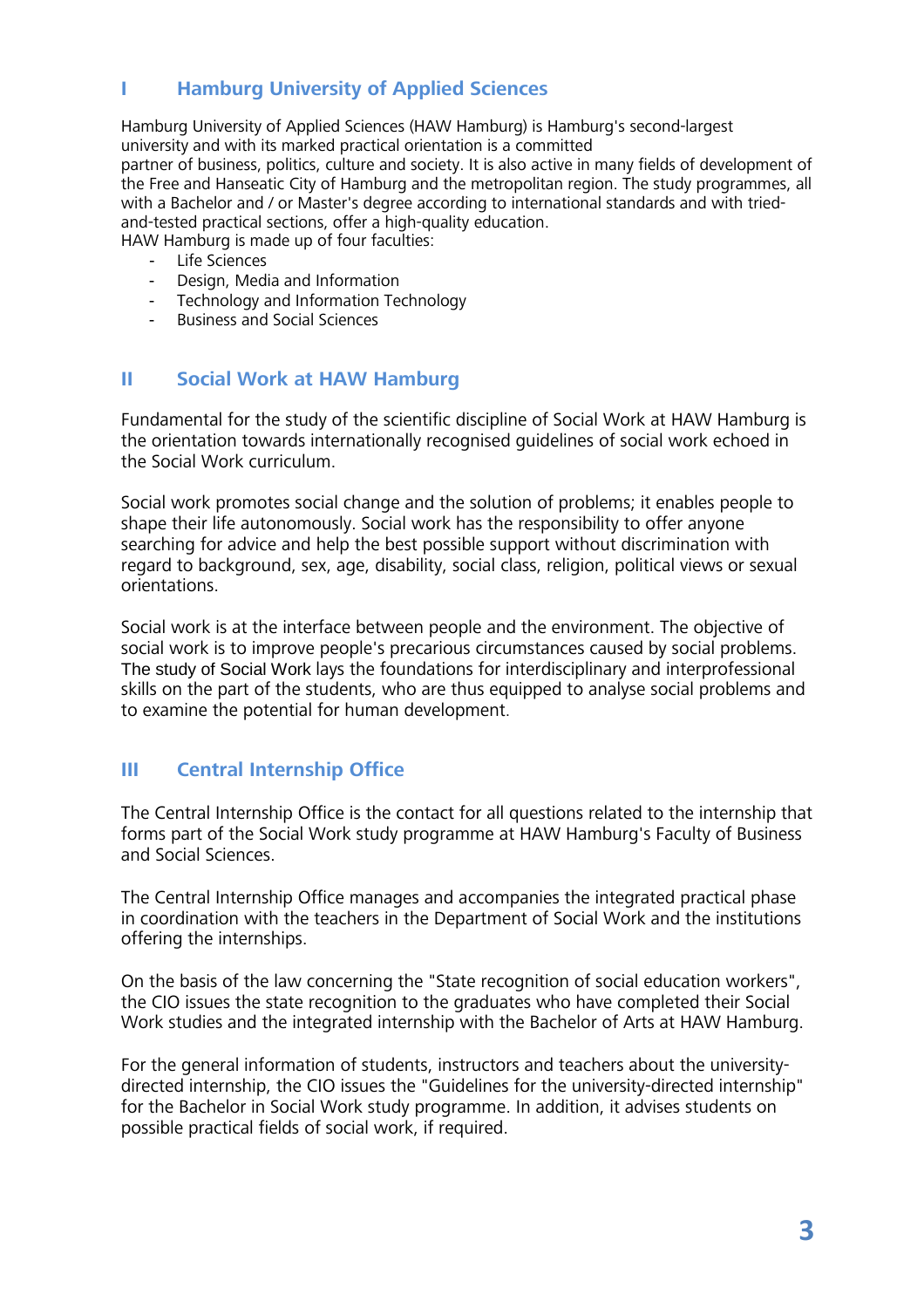The Central Internship Office provides information and advice on practice-orientated education. Due to its legal status, the information it provides is binding.

# **IV Objectives and structure of the internship**

At the practical learning location, the students have the opportunity to look into professional actions in an exemplary field of social work. In the process, they are to learn

- to comprehend and assess the significance and the impact on professional actions of the scientific knowledge and methodological skills acquired in their studies,
- to apply the theoretical knowledge acquired in their studies in practice, to expand it through self-study and to reflect on it,
- to carry out professional tasks, complying with the legal, organisational and economic conditions,
- to take on board suggestions for development and change received during the internship and to discuss them at the university learning location.

For students undertaking their internship outside Germany, the university-directed internship takes place in the first semester of the third year. It comprises a total of 115 seven-hour days of internship time, plus breaks.

#### **Each internship starts on 1 September** and runs until 28/29 February of the following year.

Absences of more than eight internship days must be made up for. There is no holiday entitlement.

| <b>Internship</b><br>preparation | The student looks for an internship outside Germany.<br>٠<br>The student gives reasons for his/her plan in writing (synopsis)<br>$\bullet$<br>and demonstrates adequate language skills.<br>A firm offer in writing from the institution is received by 30 April of the<br>respective year, specifying the field of work and the qualifications of the<br>mentor                                                                                                 |
|----------------------------------|------------------------------------------------------------------------------------------------------------------------------------------------------------------------------------------------------------------------------------------------------------------------------------------------------------------------------------------------------------------------------------------------------------------------------------------------------------------|
| <b>Internship</b>                | At the start of the internship at the latest, a contract is concluded between<br>the institution offering the internship and the student. A copy of the<br>contract is sent to the Central Internship Office.<br>The student fulfils the internship from 1 September until 28 / 29 February<br>$\bullet$<br>of the following year at the latest.<br>The mentor supports and supervises the student.<br>HAW Hamburg supports the students via e-mail and/or Skype |
| <b>End of the</b><br>internship  | At the conclusion of the internship, the mentor produces the assessment<br>(see point VII of the Guidelines). A copy is given to the student.<br>The student translates the assessment into German on his/her own<br>responsibility.                                                                                                                                                                                                                             |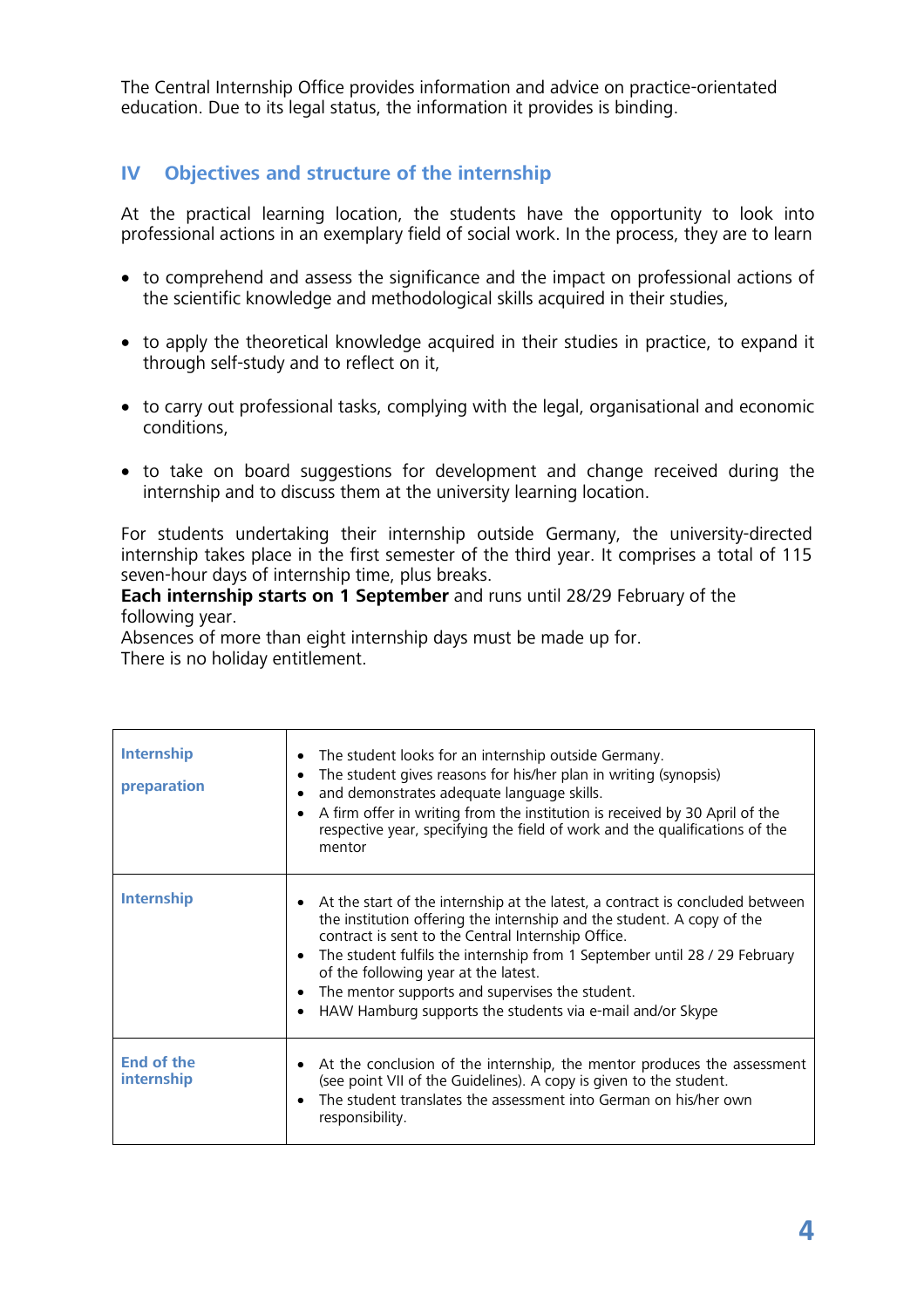## **V Internship – admission/approval**

The following criteria must be fulfilled for the internship to be approved by the Central Internship Office:

- The institution offering the internship is an institution of the health and social services, an educational institution or another learning location outside the university that is competent to train social education workers and social workers.
- The mentor has professional qualifications as a social education worker or social worker or in a related profession. He/she possesses at least three years of professional experience and works in the institution during the entire period of the internship.
- The corresponding information on the mentor's qualifications and the field of work as well as the firm offer to take on the students and to provide continuous mentoring are received by 30 April of the respective year.
- As part of the state recognition to be issued here, the institution must also ensure the acquirement of administrative tasks, including a reporting system.

The internship is only approved after a firm, written offer to the students .

#### **VI Internship - supervision**

The students are provided with professional mentoring / supervision during the practical phase in order to

- support the learning process in practice,
- enable the acquisition of expertise in the field of work,
- reflect with the students on their professional role and in the process develop the ability to examine their own actions with a view to ethical and moral aspects, among others.

The mentoring / supervision is to take place regularly (at least every two weeks). It serves, among other things, to ensure progress and to detect skills that are lacking. The evaluation is also taken into account in the assessment (see point VII). Should the internship relationship become difficult or if it threatens to fail, the Central Internship Office must be informed immediately.

## **VII Internship - assessment**

At the end of the internship, the student receives a detailed assessment detailing the arrangement and the course of the practical phase as well as the knowledge and skills acquired and deployed; he/she also receives a summarising evaluation of the course of the internship.

## **VIII Behaviour in the event of special incidents**

Special incidents that occur during the internship are to be communicated to the Central Internship Office without delay. These incidents can be:

 In the event of an accident suffered by the intern at the location of the internship or on his/her way between their place of residence and the internship location. The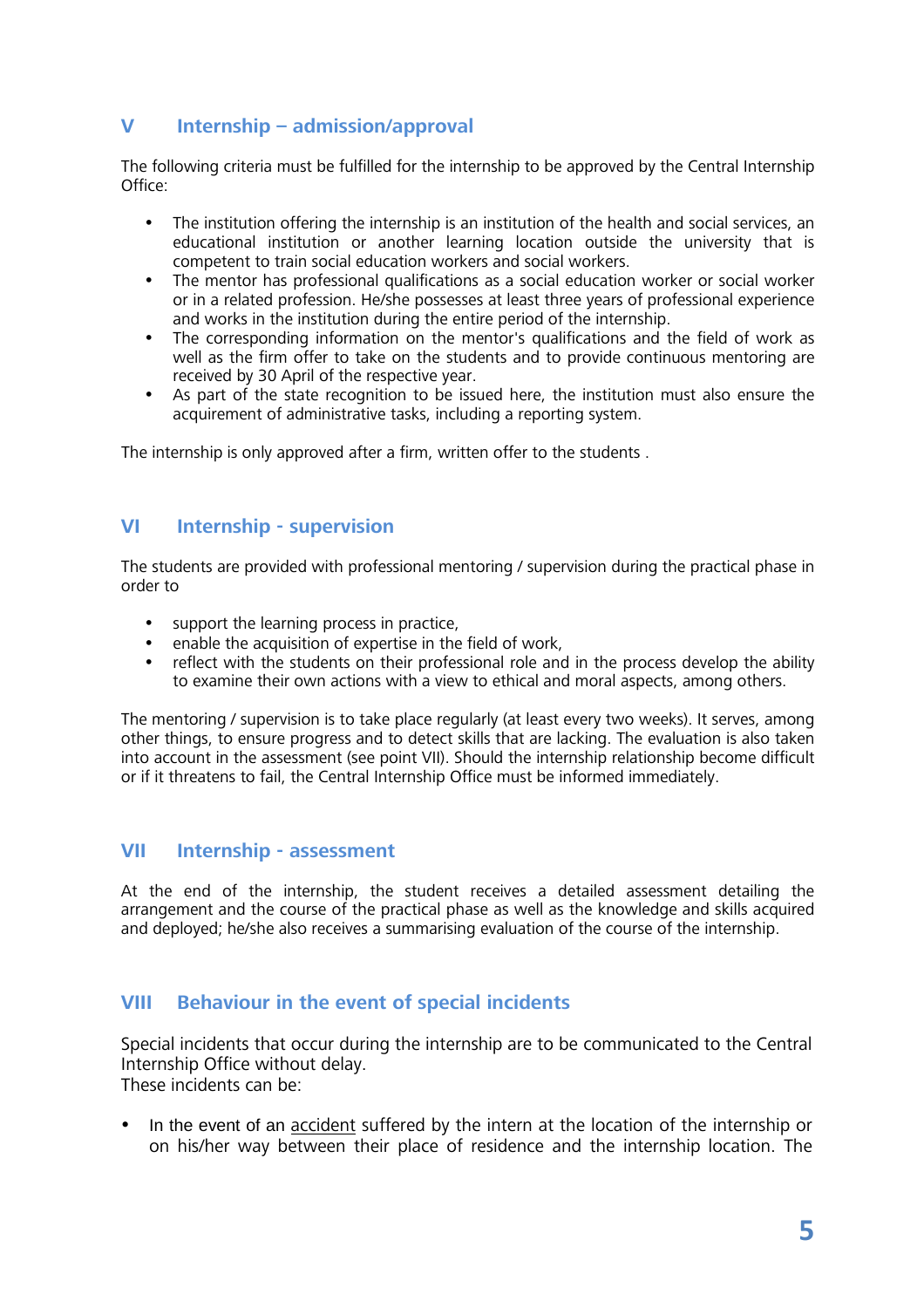notice of accident prescribed by statutory accident insurance is to be processed via the institution offering the internship,

- extended absence from the internship location, for example as a result of illness, an accident or pregnancy. A sick note is to be provided to the institution offering the internship. A medical certificate should also be submitted to it,
- contractual infringements by student, mentor or institution offering the internship,<br>• culpable action on the part of the students.
- culpable action on the part of the students.

The university is not liable for liability provisions resulting from culpable action on the part of the students. For this reason, it is recommended to the students that they take out (professional) indemnity insurance on a private basis.